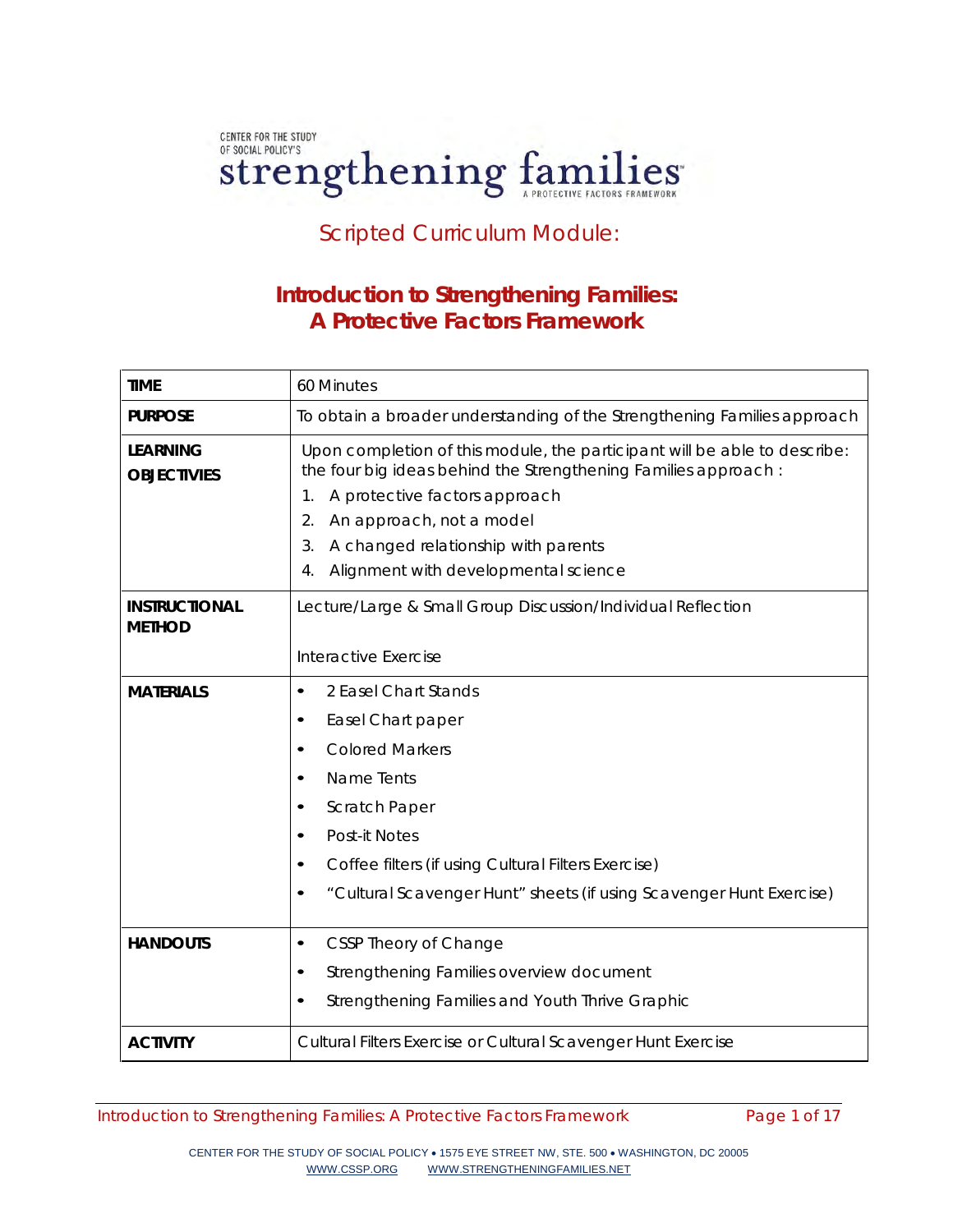# **Introduction to Strengthening Families: A Protective Factors Framework**

**SHOW** SLIDE 1



**STATE:** Welcome to the Strengthening Families training. I am glad to have you with me this morning. My name is  $\qquad \qquad$ . We will be covering a lot of information over the next two days. Before we get started with the training, let's find out who we all are.

**DIRECT:** You will see name tents and markers on your tables. Please go ahead and write your name and a strength that you bring to your work with children, youth and families on your name tent. Once you are done take a few minutes to go around the table and introduce yourself to each other, including your name, your agency or role, and the strength that you wrote on your name tent.

# **ALLOW** 2-3 MINUTES; then **PROCESS** WITH THE GROUP

**ASK:** Who would like to share something you learned from the conversation at your table? Maybe an organization or role you didn't expect to be part of this training? Or a strength someone shared that you didn't know they had?

# **FACILITATE** THE CONVERSATION FOR 2-3 MINUTES

**CONTINUE:** We have early childhood providers, child welfare workers and administrators *[indicate other key roles represented in the room]* and others who work children, youth and families.

The commonality among all of us is the genuine desire to do our best to support the developmental needs of young children. We understand that many of you have a vast amount of experience in the field of early childhood development and/or child welfare. We will encourage you to share some of your experience during our time together today. This will allow us to recognize your successes, support you in your challenges and build on your strengths. Our goal is to ensure that you experience even more successes in the work you do with children, families and communities.

**CONCLUDE:** Whether we're talking about ourselves or the families we work with, we all need support at different points in our lives. Our ability to collaborate across agencies, departments, divisions, community and resource centers – our willingness to give and receive support among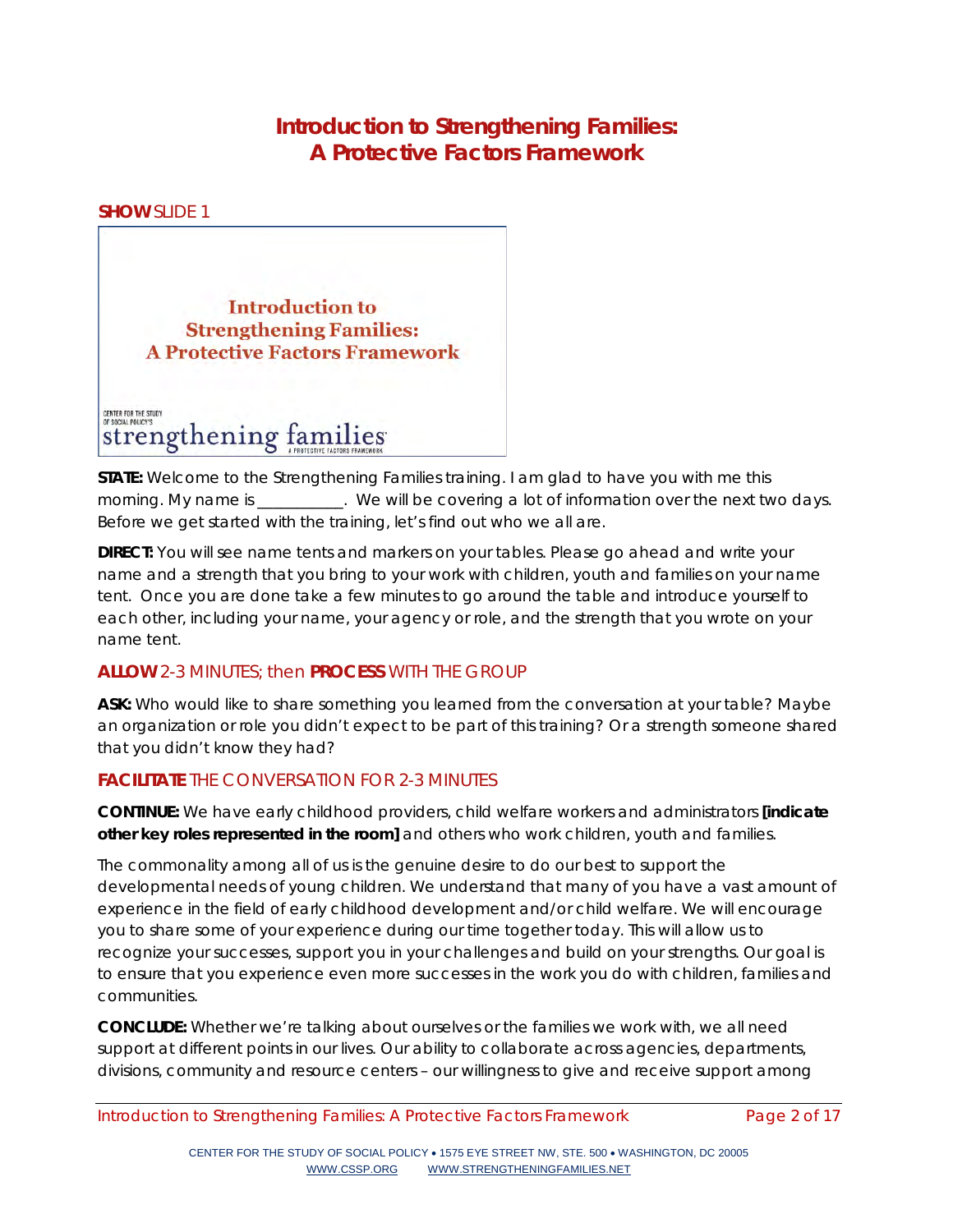ourselves as professionals – will make all the difference in the lives of children, youth and families. Using the Strengthening Families approach provides a common frame and enhances our ability to support families from a strengths-based perspective.

**TRANSITION:** We are going to be spending the next two days together so before we delve any further into our discussion, let's take care of some housekeeping business and review specifics regarding this training.

## **SHOW** SLIDE 2



**EXPLAIN:** The purpose of this training is to build your capacity to work with, support and strengthen young children and their families—especially those young children who have experienced trauma. We will be building this capacity through ideas and concepts from the national Strengthening Families initiative. This initiative is active in over 30 states. It is based on the idea of using everyday interactions with families of young children to help caregivers build protective factors. These protective factors are characteristics that have been shown to support optimal child development while also reducing the likelihood of abuse and neglect. Today, our mission is to achieve the learning objectives described on this slide. By the end of this training, you will be able to: describe the four "big ideas" behind Strengthening Families, identify and define the five protective factors in the Strengthening Families framework, and describe how Strengthening Families is being implemented.

# **TRANSITION** TO THE ACTIVITY *(CULTURAL FILTERS or CULTURAL SCAVENGER HUNT)*

#### See pages 14-17.

## **PROCESS** THE ACTIVITY

**ASK:** Why do you think it's important for each one of us to be aware of our own culture and values?

**SOLICIT 2-3 ANSWERS; THEN SUMMARIZE:** Before we spend time on the five protective factors and how we apply them in our work, it's important to be aware of our own values and how our values influence our perceptions, decisions and interactions with the children, families and communities

Introduction to Strengthening Families: A Protective Factors Framework Page 3 of 17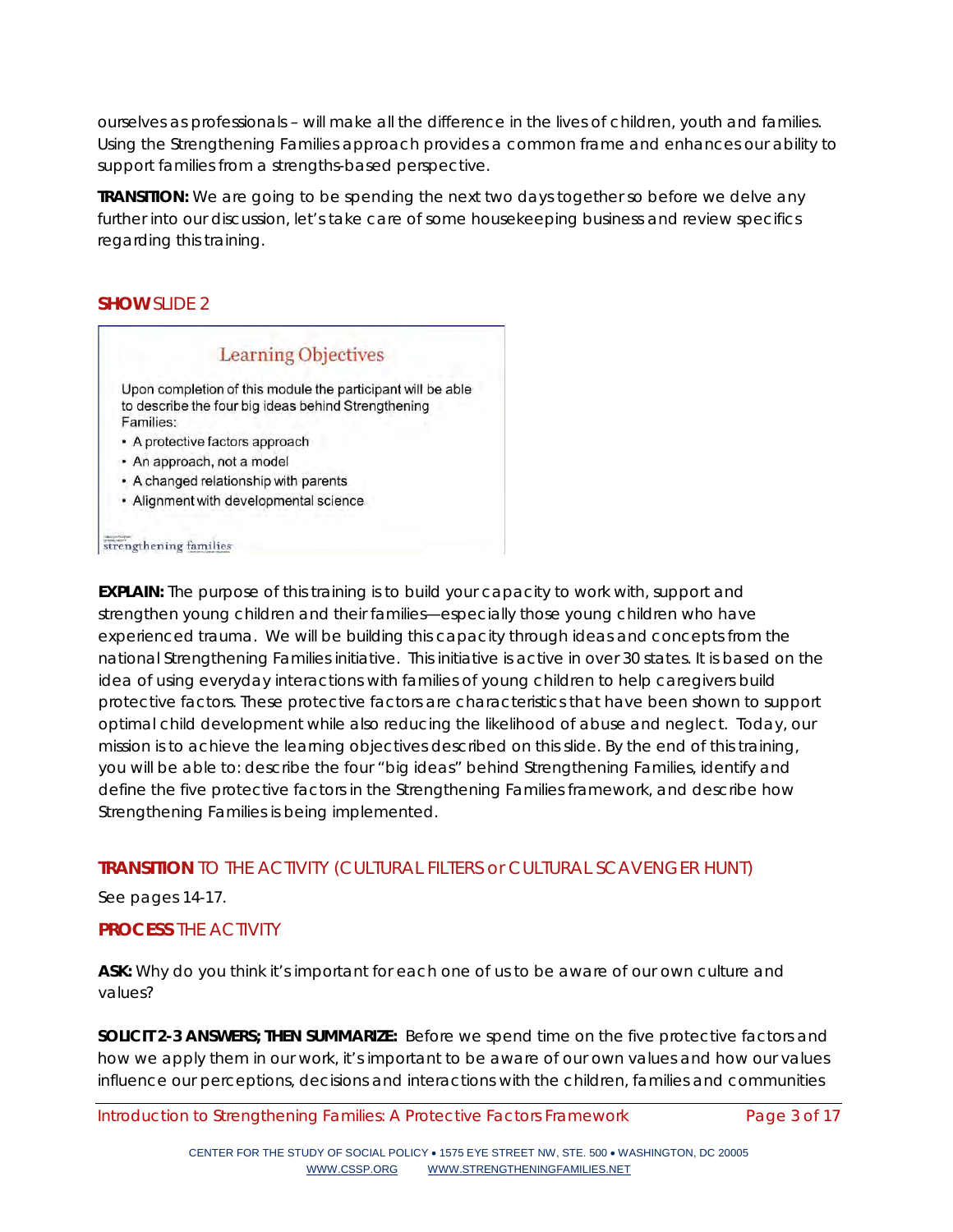we serve. For each of us, our view of the world, experiences, relationships, thoughts and reactions are sifted through our personal "cultural filter." Our filters help provide the context through which we interpret what we experience. Sometimes, however, our filters can get in the way.

**ASK:** Can anyone give an example of a situation in which their cultural filters have gotten in the way of working with families?

## **TAKE** ONE EXAMPLE

**STATE**: Culture can play a large role in determining when we seek advice, what parenting techniques we use and what our expectations are for children's development. It is important to be aware of this as you think about the knowledge of the parents you encounter in your work. Just because they make different decisions than you would doesn't mean that they are lacking knowledge – they may be making the right decisions for their child, their family, and their culture.

**STATE:** As long as children are safe and thriving, it doesn't matter whether the way they are parented is different from the mainstream. Parents from any cultural background can benefit from learning new information, techniques, and perspective, but the new information must be presented in a way that is respectful of and connects with their traditions and culture.

## **SHOW** SLIDE 3



**STATE:** Strengthening Families is not "another initiative" that adds to the workload of a program or agency. It is an approach that can be applied to any interaction with children, youth and families.

Implementing Strengthening Families is about small but significant changes in everyday practice, and about the shifts in policies and systems that allow and promote those changes.

In most cases, Strengthening Families has been implemented using existing funding streams. While a few states in the Strengthening Families National Network have found dedicated funding streams to implement Strengthening Families on a large scale, most states have integrated the Protective Factors Framework into existing grants, professional development systems, trainings, and so on. Many implementation activities for Strengthening Families can be carried out at little cost, particularly when partner agencies and systems bring resources such as allocated staff time to the table.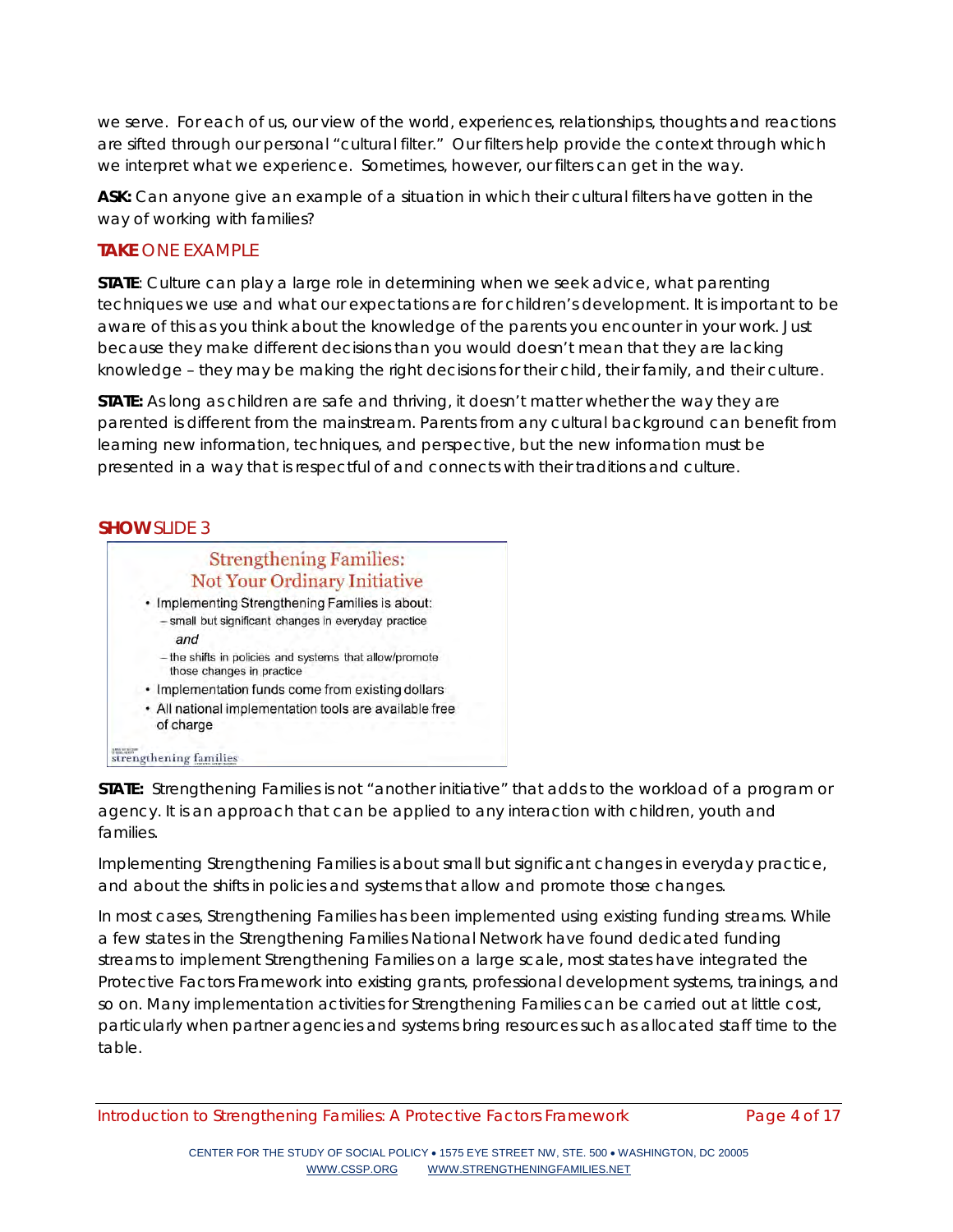To support this work, implementation tools are available free of charge from the Center for the Study of Social Policy, as well as from many of our national and federal partners.



**STATE:** This graphic illustrates the Center for the Study of Social Policy's theory of change. It puts families and children in the center of a multifaceted model that includes building protective factors for families, reducing risk factors for children, strengthening local communities and connecting all of this to systems change and policy. At each level, this theory of change is infused with a fierce commitment to equity across lines of race, ethnicity and culture.

Strengthening Families and Youth Thrive are integral part of the work of the Center for the Study of Social Policy and this unified theory of change is reflected in its approach to all work with families.



# **SHOW** SLIDE 5

**STATE:** We're going to start by grounding you in the big ideas that guide the Strengthening Families approach. First, and most important, is the focus on protective factors. Traditionally, child maltreatment prevention and intervention strategies have focused exclusively on risk factors and their elimination. Risk factors refer to the stressful conditions, events or circumstances that increase a family's chances for poor outcomes, including child abuse and neglect. Risk factors include things like maternal depression, substance abuse, family violence and persistent poverty.

**ASK:** Can anyone name any problems with focusing primarily on risk?

Introduction to Strengthening Families: A Protective Factors Framework Page 5 of 17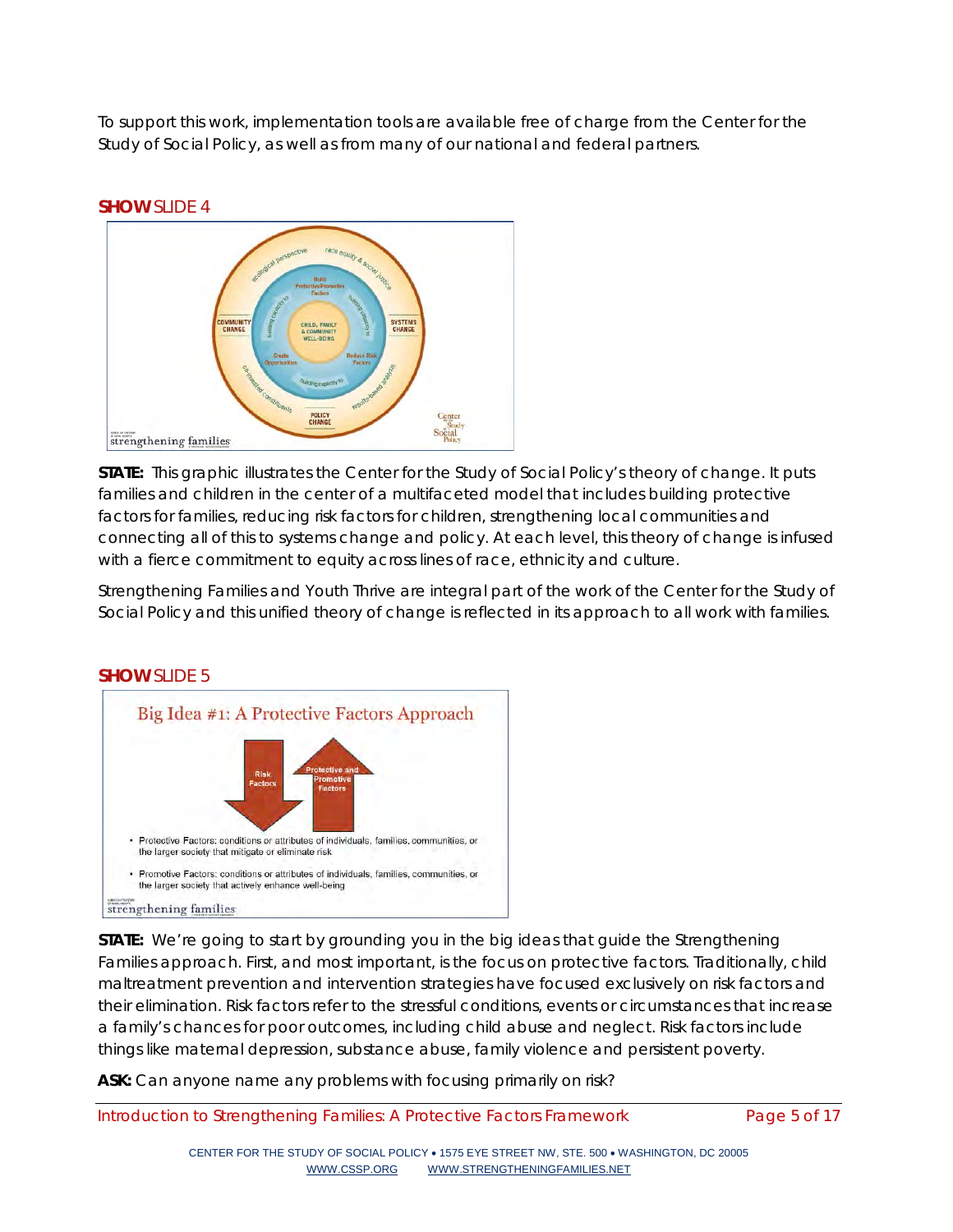# **TAKE** A FEW ANSWERS; then **SUMMARIZE**, INCLUDING THE FOLLOWING POINTS:

## **STATE:**

- Not all risks can be changed. For example, we know that young maternal age is a risk factor for many poor outcomes. So is low parental IQ. Neither of these things can be changed.
- For many of the risks we are concerned about, we know that many, many individuals succeed and thrive despite the risk. If we focus only on the risk, we stigmatize those individuals who are in the risk category but are functioning well.
- A focus on risk may lead us to target families incorrectly. We all know cases of families that fit our risk profiles but are actually doing fine. And we know others who may not seem high-risk on paper but are actually very fragile.
- Addressing risk doesn't necessarily get us to good outcomes.

**STATE:** The first step in developing Strengthening Families was to thoroughly investigate what the research tells us about reducing child maltreatment – about what is *right* with families that protects against child abuse and neglect. CSSP worked intensely with researchers and advisors for over a year to identify a set of protective factors that are shown to reduce the likelihood of child abuse and neglect.

Protective factors are the conditions or attributes of individuals, families, communities or the larger society that mitigate risk and promote healthy development and well-being. Put simply, they are the strengths that help to buffer and support families at risk. We now know that changing the balance between risk and protective factors so that protective factors outweigh risk factors is an effective prevention and intervention strategy. Helping children, youth and families build resilience and develop skills, characteristics, knowledge and relationships that offset risk exposure can contribute to both short- and long-term positive outcomes.

Focusing exclusively on risk factors with families can leave families feeling stigmatized or unfairly judged. On the other hand, using a protective factors approach can be a positive way to engage families because it focuses on families' strengths and what they are doing right. A protective factors approach can also provide a strong platform for building collaborative partnerships with other service providers—like child care—that are not as familiar or comfortable with a risk paradigm as a basis for engagement with families.

Recently, the terminology of promotive factors has also entered the picture. Promotive factors go beyond just protecting against risk or bad outcomes to actively promote a healthy outcome. Research shows that the protective factors identified by Strengthening Families actually serve as promotive factors, as well. This is because the research behind Strengthening Families identifies characteristics of families that increase the likelihood of optimal development for children (a promotive function) while simultaneously reducing the likelihood of child maltreatment (a protective function). When the Protective Factors Framework was first developed, the idea of promotive factors was not yet on the table. Today it can be said that the framework is based on factors that are both protective (of child abuse and neglect) and promotive (of children's optimal development).

## **FACILITATE** A DISCUSSION

**ASK**: Does having a risk factor mean that someone will experience a bad outcome?

Introduction to Strengthening Families: A Protective Factors Framework Page 6 of 17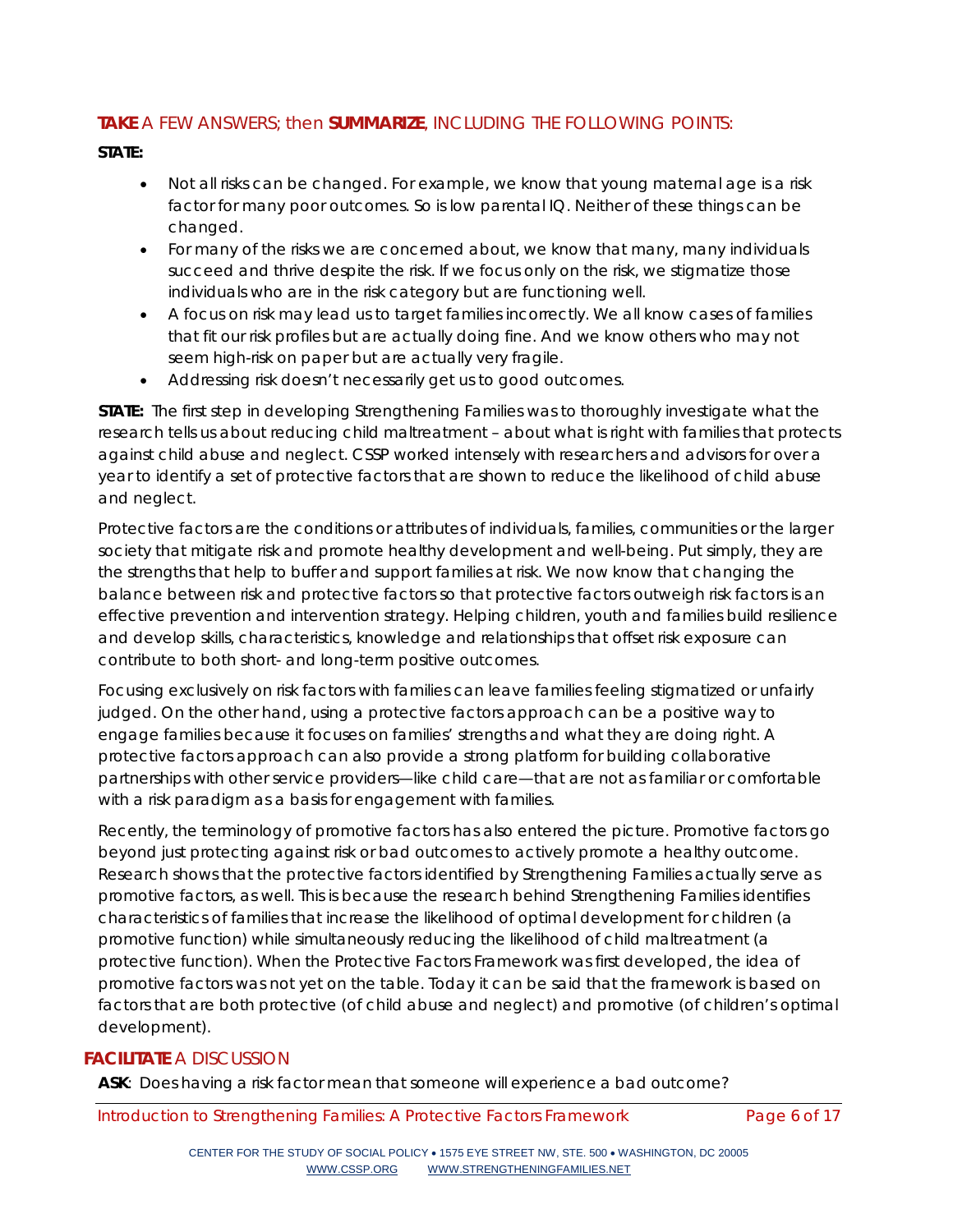*Answer should come from the group—but underline that the answer is no. Your response might include:*

- Generally risk factors have been defined because those who have that factor are more likely to experience a bad outcome, but often many of those who have the risk factor do not experience the bad outcome.
- Much of what we know about protective factors we have learned by trying to understand why some people succeed despite risk.

## **ASK**: Are there some risks that are hard to change?

*Answer should come from the group—but underline that the answer is yes. Your response might include:*

- If a child is born with a developmental delay, for example.
- Because there are risks we cannot change, it becomes particularly important to understand how we can use protective factors to offset risk. Can you give other examples from your work?

**ASK**: Does focusing on protective factors replace a focus on risk?

*Answer should come from the group—but underline that the answer is no. Your response might include:*

- It is important to understand risk, but when you only focus on risk we get an incomplete picture.
- Risk and protective factors are interactive.
- We all know families that meet all of the risk criteria—but they are stable because they have protective factors.
- Similarly, there are families who may not seem to be high risk based on a risk profile, but we still worry about them because they are isolated, or because the parent does not handle stress well, or the parent has unrealistic expectations for their child.
- Understanding both risk and protective factors for a family help us have a better understanding of the support they need.

# **SHOW** SLIDE 6

What we know: Families gain what they need to be successful when key protective factors are robust in their lives and communities

strengthening families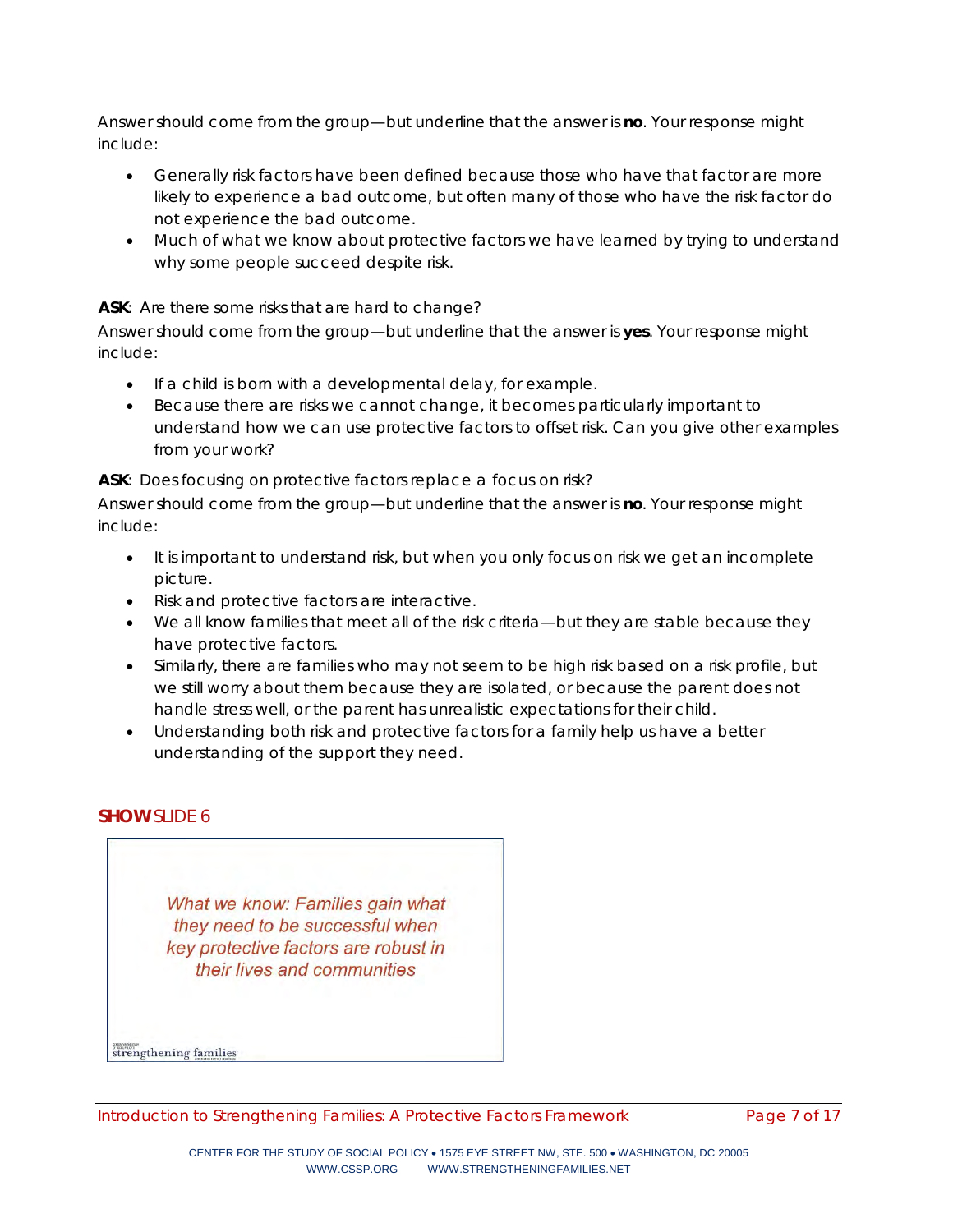**STATE:** Research confirms what most of us knew intuitively and from experience: families thrive when key protective factors are robust in their lives and communities. What we also discovered is that fewer than 10% of children ages 0-5 are reached by any kind of preventive service, such as home visiting or parent education.

The research also indicates:

- Absence of child abuse and neglect, strong families and optimal child development are outcomes that are tied together.
- Risk is not predictive—because of the influence of protective factors.
- Five specific protective factors are tied to child abuse and neglect, strong families and optimal child development.
- You can build these protective factors **in many different settings**.

The challenge faced by the developers of Strengthening Families was to find a way to help the many people who see children and their families every day to become part of a significant support system for the families they connect with.

## TRAINER'S NOTE:



A summary of the research behind the initiative is provided below. Do not use if you will be presenting a separate module on the research behind Strengthening Families.

CSSP's original focus was on early care and education programs, where the largest proportion of young children – and their families – go every day. These familiar places are likely to match a family's language, culture and traditions – and to have been selected by the family themselves. CSSP's hypothesis was that if these places, already regularly utilized by families, could be mobilized as prevention agents and early warning responders, then they could drive positive impacts for millions of children. And, by focusing on positive outcomes and healthy development, it would be possible to engage many families much more easily than prevention programs are able to do based on identifying only those families who are "at risk."

In addition to the extensive literature reviews and lengthy discussions with the advisory committee, CSSP also sought out exemplary programs in order to learn what they might already be doing to build protective factors with families. A national survey of all states, practice surveys to 200 programs, and extended site visits and interviews with 25 selected programs clearly showed us that a wide variety of exemplary programs are already building protective factors with families every day. And, our most powerful, convincing information about the impact of programs on **parents** came from family members themselves and the community partners who worked closely with these programs.

CSSP also discovered that these early childhood programs – along with after school programs, home visiting programs, family resource centers and other places where families already go and feel comfortable – were eager to discuss what more they could do to reduce stress for the families they serve. The fact that these programs consistently align with the culture and values of the

Introduction to Strengthening Families: A Protective Factors Framework Page 8 of 17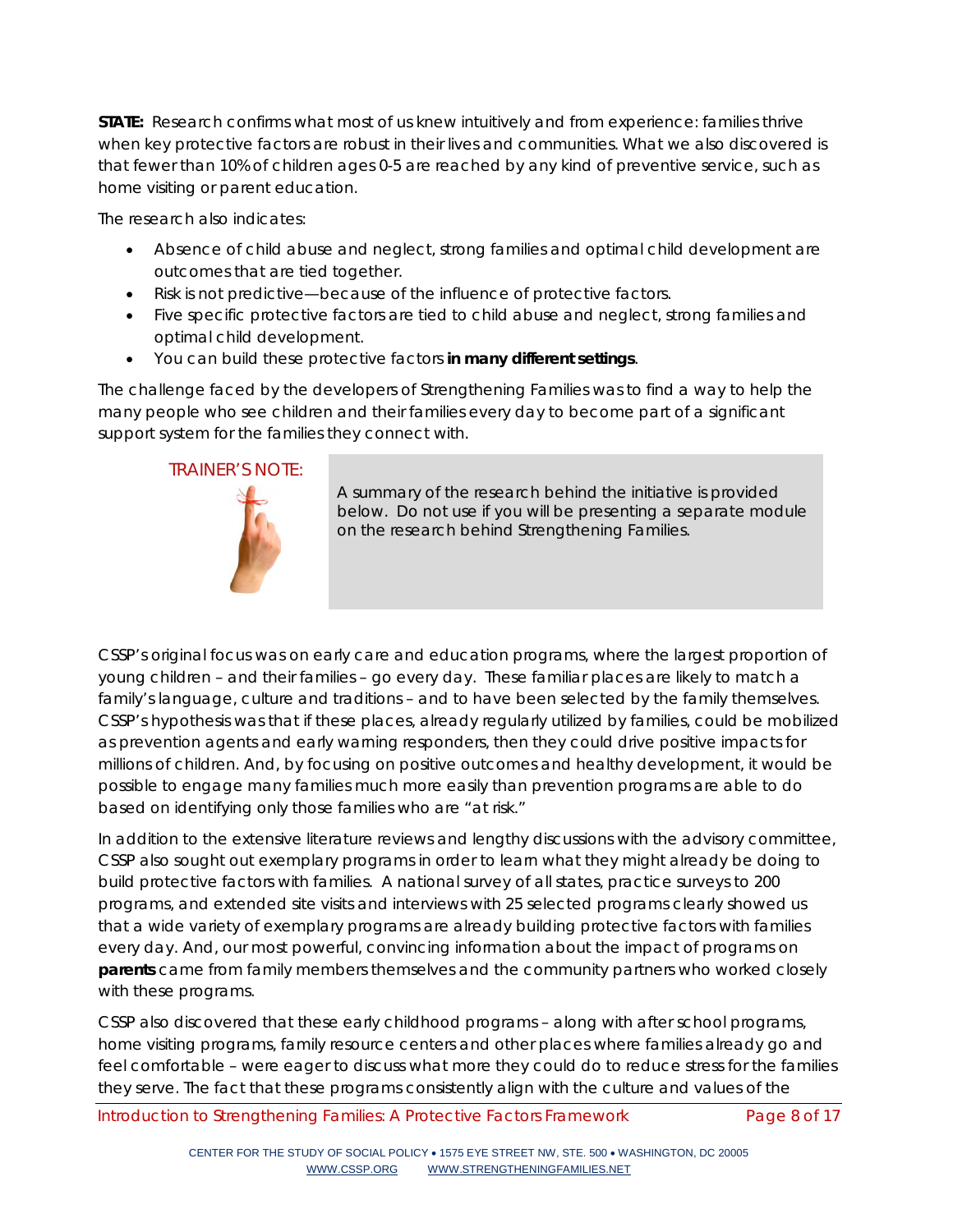families who utilize them, are in daily contact with families, and strive to promote healthy child development make them ideally suited and trusted coaches for all kinds of parents.

CSSP went through a similar process for Youth Thrive – reviewed research, got input from young people and families; consulted with experts; defined a framework with protective/promotive factors and outcomes; and searched for exemplary programs that demonstrate use of protective factors in their work with youth involved with child welfare systems.

#### **SHOW** SLIDE 7



**STATE:** The second big idea is that Strengthening Families and Youth Thrive are approaches, not models. Neither one of them is an "evidence-based program." Rather, they are evidenceinformed approaches that can be adapted to many different settings and service delivery models.

Strengthening Families is implemented through small but significant changes in how professionals interact with families. It is not parallel to, but rather integrated within, existing practice. As an approach, Strengthening Families can be used in any setting that serves children, youth and families, and can bring together program-level and systems-level partners from multiple sectors – providing a common language and set of collective outcomes to work toward.

## **SHOW** SLIDE 8

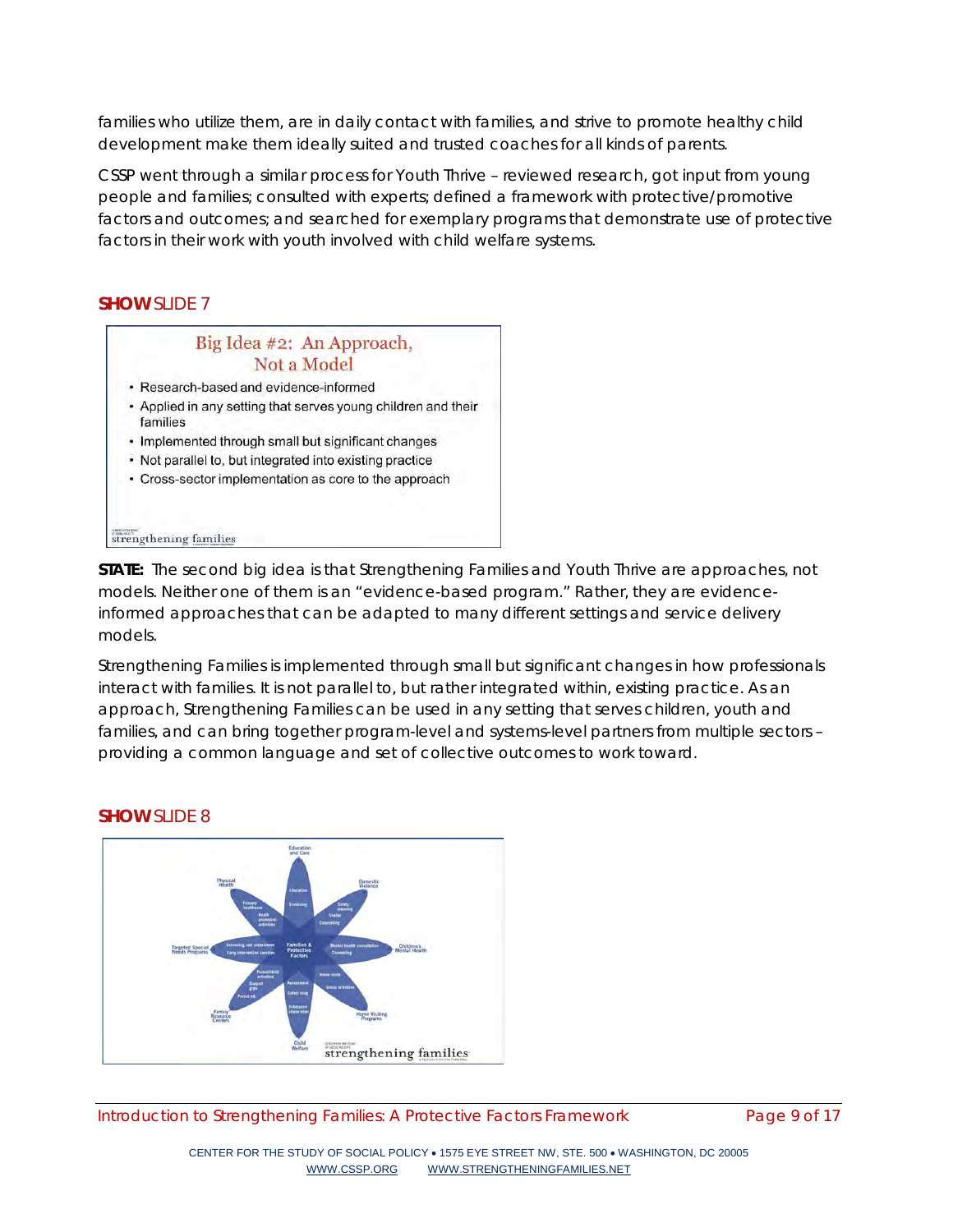**STATE:** This "daisy" represents common systems that families may interact with throughout their lives. One of the biggest challenges in human services is that even if all of these different systems are providing great services, they may not be communicating with each other, and they rarely use the same language when they speak to families—thereby contributing to confusion and a lack of coordination across systems. Even families that aren't facing any particular risks may still receive conflicting messages or advice from preschool, school, the doctor's office and the family resource center. For families that are dealing with challenges – such as chronic illness, behavioral challenges, domestic violence or substance abuse – it can become dizzying to try to deal with inconsistent cross-system messages and demands.

Each of the agencies and organizations that make up these systems are responsible for specialized services that may focus just on children, or just on adults, but all of them can also build capacity for entire families. None can completely achieve their goals for individuals without also focusing on families.

What the protective factors brought to the table was a simple, universal **approach** to work with families, framing familiar research that already guides each system's work, in a way that helped create a new way of thinking. The light bulbs went off.

A common framework, using a common language to describe results, can lead to:

- better understanding of the role that each service system plays in supporting families,
- better partnerships among agencies and among individual workers,
- a professional development system that fosters collaboration,
- greater appreciation for the role that non-governmental community resources like informal networks, churches, social groups and cultural practices play in supporting family life,
- more coherent, positive messages for families that encourage engagement and, most importantly…
- **cumulative impact** when services and opportunities are working to achieve the same results.

# **SHOW** SLIDE 9

# Big Idea #3: A Changed **Relationship with Parents**

- Supporting parents' ability to parent effectively
- Involving parents as partners in achieving good outcomes for children
- Engaging parents effectively through programs
- Engaging parents directly in mutually supportive relationships that build protective factors
- Partnering with parents to help design systems and policies that work for children and families

strengthening families

**STATE:** The third big idea is a changed relationship with parents. Strengthening Families represents a shift for many systems that are designed to serve children. Programs and service providers in these systems sometimes see parents as irrelevant to their work, or worse, as obstacles to

Introduction to Strengthening Families: A Protective Factors Framework Page 10 of 17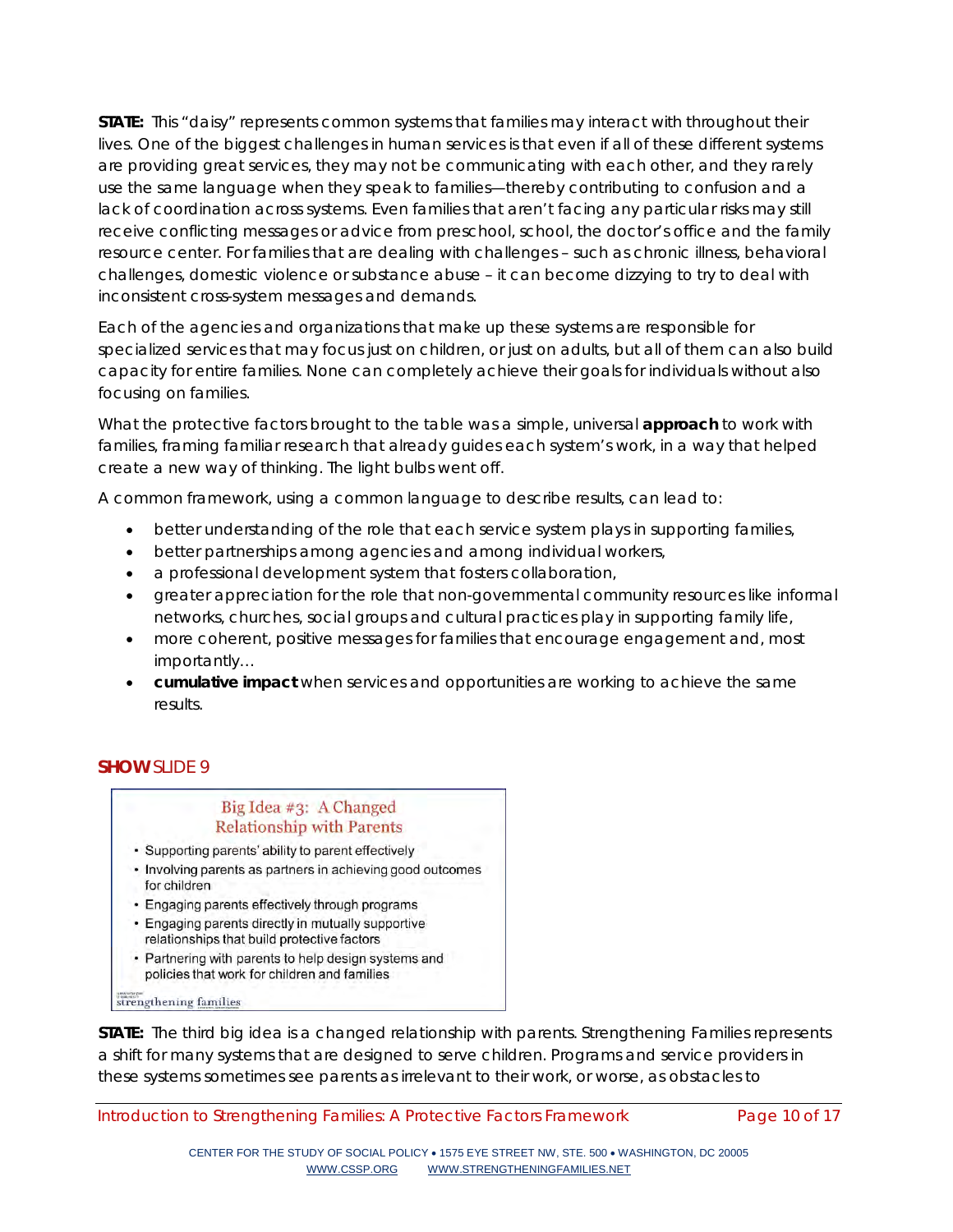achieving the outcomes we all want for children. But we know that children grow up in families, not programs – and we cannot achieve good outcomes for children without engaging their parents as partners.

So, what do we actually have in mind when we say "partnering with parents?" Partnering with parents in meaningful ways can be a big shift for the child welfare system and other systems that are designed to serve and/or protect children. We have to shift our perspectives to see parents as the primary agents of change for their families, and to find the ways that we, as service providers, can help them be the best parents they can be.

Once parents experience being treated as partners in getting to good outcomes for their children, we can invite them to partner in other ways as well. We are all more receptive to an invitation when we feel it is coming from a place of respect. When we engage them effectively, parents are our most valuable partners in ensuring that programs, services, and policies meet the needs of families.

One of the most challenging factors in building and sustaining partnerships with parents in the child welfare system is that social workers are taught that "setting and maintaining boundaries" between service providers and clients is critical if you wish to "survive" and maintain "authority." Unfortunately, well-intended efforts to follow this principle often create impenetrable walls between service providers and families – which leads to adversarial relationships.

Strengthening Families does not suggest that caseworkers and other service providers do not need to maintain boundaries with the families they serve. However, Strengthening Families does suggest that healthy boundaries can be maintained in the context of a respectful and supportive partnership between a parent and a professional—both of whom want the best for the children.

## **SHOW** SLIDE 10

# Big Idea #4: Alignment with **Developmental Science**

- · Paying attention to what the research tells us: - Critical periods of development - early childhood and adolescence
	- Importance of nurturing relationships in early childhood
	- Effects of trauma on development, behavior and outcomes
- Providing tools and guidance to align practice with what we know about child development

#### strengthening families

**STATE:** We talked earlier about the fact that Strengthening Families is a research-based approach. At that time we were focused on the research that led to the Protective Factors Framework. (And we will go into more detail about the research behind Strengthening Families in the next training module.)

But, in a larger sense, Strengthening Families is about giving professionals who work with children, youth and families the tools and guidance they need to align their practice with the best available knowledge about child development. Strengthening Families is highly informed by

Introduction to Strengthening Families: A Protective Factors Framework Page 11 of 17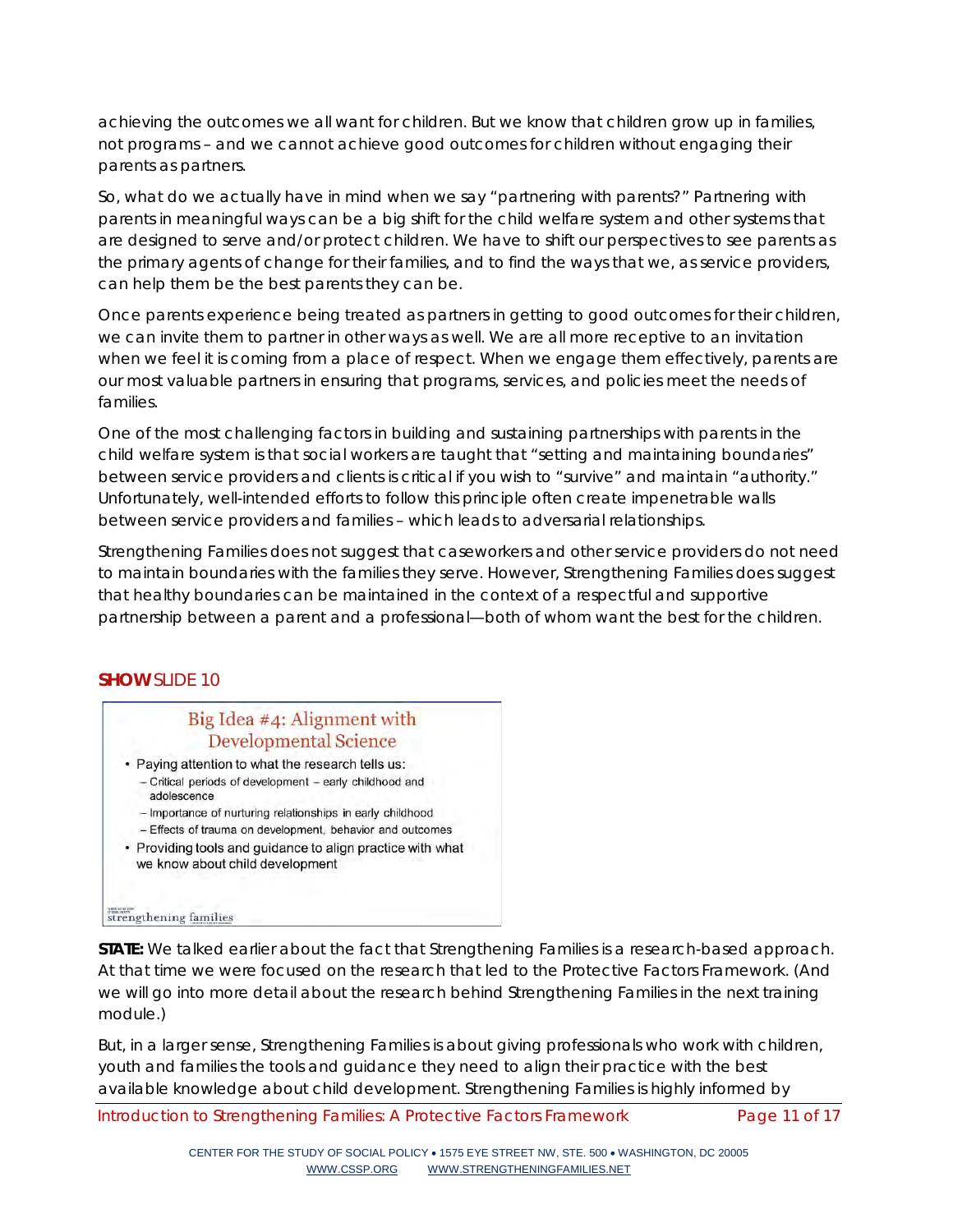groundbreaking scientific findings that help to shift and deepen our understanding of development.

#### **SHOW** SLIDE 11



**STATE:** Brain development research points us to early childhood (the first three years in particular) and adolescence as critical periods of development. Strengthening Families focuses on early childhood while the parallel Youth Thrive initiative focuses on protective and promotive factors for youth.

Looking at early childhood in particular, Strengthening Families emphasizes the importance of nurturing and responsive relationships with caregivers. A fast-growing body of research underscores the effects of traumatic experiences on children and youth – effects that can carry into the rest of a young person's life. We know now that the presence of a buffering adult can be critical in helping children come through stressful experiences without experiencing negative effects on their development. But we also know that typical system responses to children's traumatic experiences can actually exacerbate those negative effects – for instance, through practices such as removing children from the home unnecessarily, or punishing children for "misbehavior" when they react to their traumatic experiences.

Strengthening Families and Youth Thrive both help professionals shift their practices to better align with developmental science, be more responsive to trauma, pay attention to developmental issues and support parents and caregivers in nurturing the children in their care.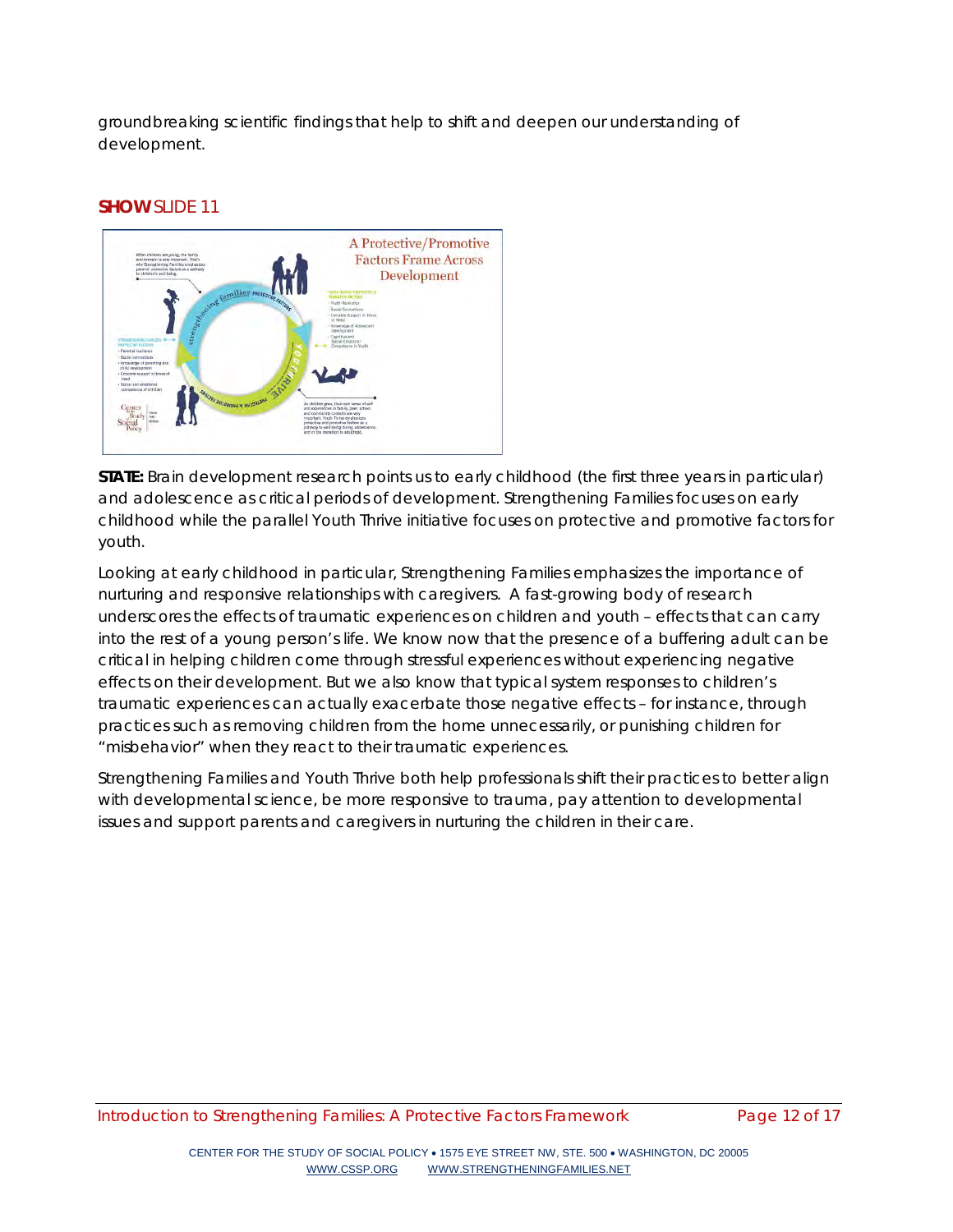## **SHOW** SLIDE 12



**STATE:** To fully understand Strengthening Families you need to understand the protective factors that are at the heart of the framework. The five protective factors are listed here. In the next module we will go into detail about what each of these protective factors look like and how we can support families to build them.

*[IF CONTINUING INTO MODULE 2…]* **DIRECT:** In a moment we are going to take a 15 minute break. When we come back we are going to dive in to learning more about each protective factor. Before you leave, however, I want to ask each of you to take out a sheet of paper and quickly write down why you think each of these protective factors is important.

**ALLOW** 2 MINUTES FOR PARTICIPANTS TO WRITE THEIR THOUGHTS**;** then **THANK**  PARTICIPANTS FOR THEIR ATTENTION and **REMIND** THEM ABOUT THE LOCATION OF RESTROOMS/TIME TO RETURN FROM BREAK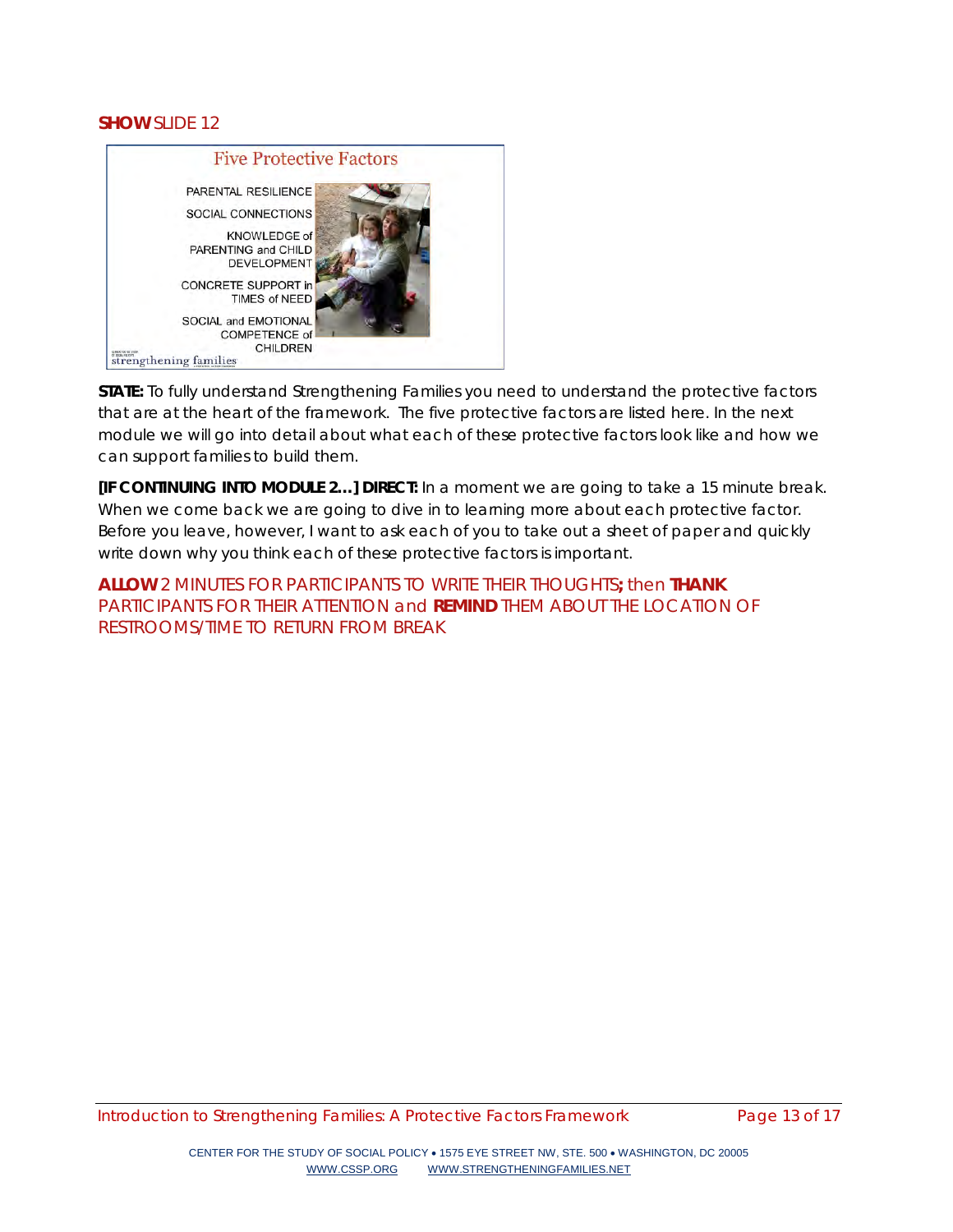# **Introduction to Strengthening Families: A Protective Factors Framework** Activity Options

These exercises are useful in longer trainings as an ice breaker, as well as ways to build an important awareness of how culture influences our own reactions to the families we work with. Two optional activities are included:

- Cultural Filters is a longer activity and will take 30 minutes to complete
- Cultural Scavenger Hunt is shorter activity and takes 15 minutes to complete

| <b>TIME</b>                           | 30 minutes                                                                                                                                                                                                                                                                                                                           |
|---------------------------------------|--------------------------------------------------------------------------------------------------------------------------------------------------------------------------------------------------------------------------------------------------------------------------------------------------------------------------------------|
| <b>PURPOSE</b>                        | Culture influences how we interpret our circumstances. An awareness of<br>and respect for diverse cultures is critical in working to strengthen families.<br>This activity is designed to allow participants to create a representation of<br>their own culture.                                                                     |
| <b>LEARNING</b><br><b>OBJECTIVES</b>  | Upon completion of this activity, participants will be able to:<br>Demonstrate an awareness of their own values and how these values<br>influence their perceptions and decisions.<br>Demonstrate an understanding of how cultural and value differences<br>can impact the implementation of the Strengthening Families<br>approach. |
| <b>INSTRUCTIONAL</b><br><b>METHOD</b> | Individual work followed by small group discussions                                                                                                                                                                                                                                                                                  |
| <b>MATERIALS</b>                      | Coffee filters<br>$\bullet$<br>Crayons/markers<br>One prepared "cultural filter"                                                                                                                                                                                                                                                     |
| <b>DIRECTIONS</b>                     | Participants have 10 minutes to individually create their own cultural filter.<br>In small groups, participants will share their Cultural Filters with each other.                                                                                                                                                                   |

# Option 1: Cultural Filters

**STATE:** We're going to start this training with an exercise that helps us to be aware of our own values and how our values influence and/or impact our perceptions and the decisions we make about the children, families and communities we serve.

**STATE:** Your view of the world, experiences, relationships, thoughts and reactions are sifted through your personal "Cultural Filter."

Introduction to Strengthening Families: A Protective Factors Framework Page 14 of 17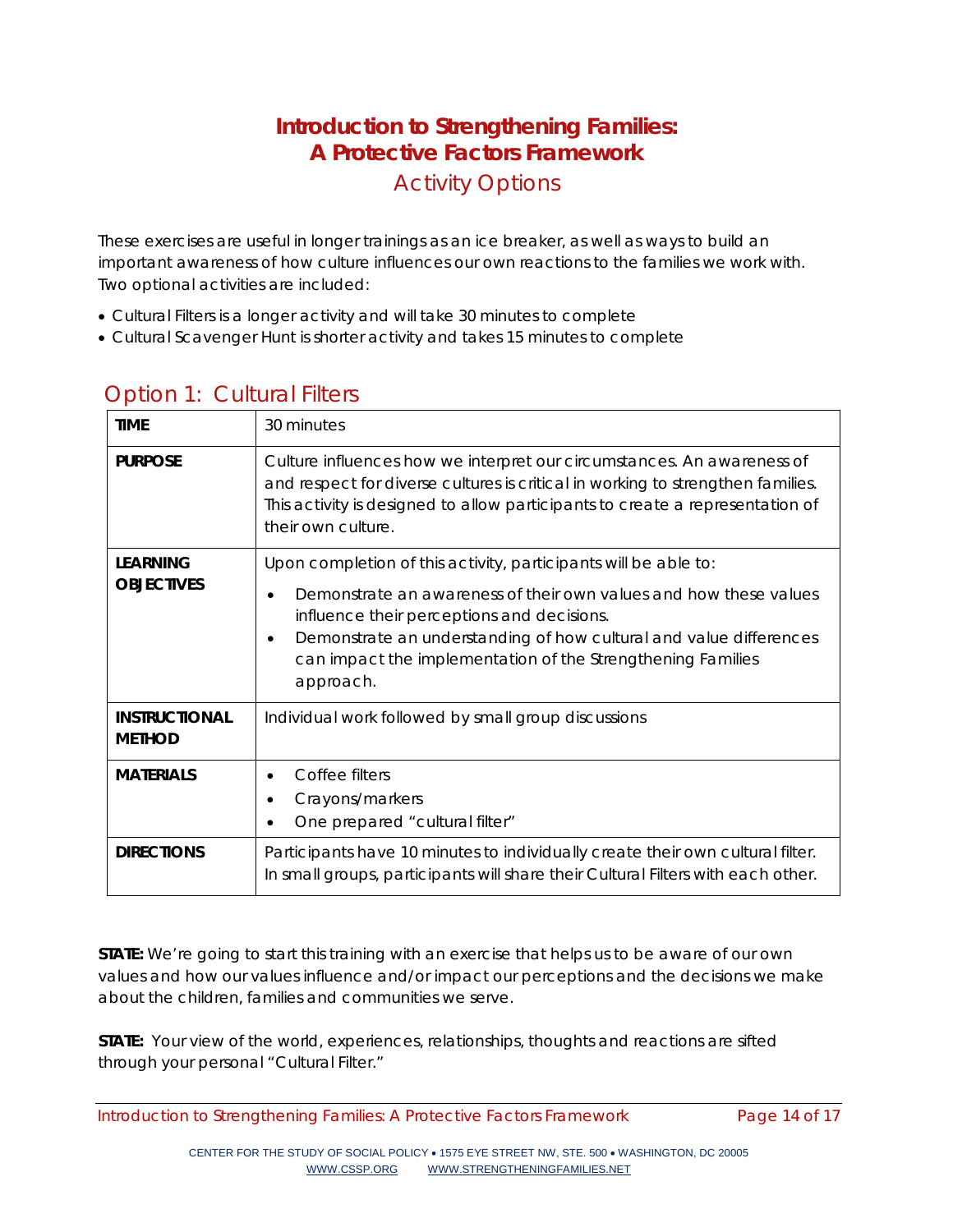**DIRECT:** Think about some of the things that were important to your family as you were growing up. These things help to make up the elements of your own personal culture. In other words, these elements are the glasses through which you see the world and everything in it—kind of like your own personal Cultural Filter.

**DIRECT:** Individually, take 2 minutes to jot down on a piece of paper the things that were important to your family as you were growing up.

# **ALLOW** 2 MINUTES FOR PARTICIPANTS TO JOT DOWN THEIR RESPONSES

**EXPLAIN:** Everything we think and feel – every experience we have – are all filtered through our own personal filters… or, "Cultural Filters." You just jotted down some things or elements that were important to your family as you were growing up. These elements were a part of your "culture." Your culture most certainly reflects the area you grew up in and your family's racial and ethnic backgrounds. It also reflects some things that were unique to your family and some other things that matter to all families despite other differences.

**EXPLAIN:** In our professional roles, it is important to reflect on how those cultural filters we carry with us influence our interactions with families – and especially the decisions we make that can change their lives.

**STATE:** I'd like to share my "Cultural Filter" with you. I took some of the things that mattered in my family and drew symbols of them on this filter. I've reflected on what each of these things means to me, how they have affected my life and how they affect my service delivery.

# **SHARE** YOUR PREPARED CULTURAL FILTER

TRAINER'S NOTE:



Share with the group your Cultural Filter that has been drawn in advance. Walk quickly (3 minutes) through each picture/symbol and explain what it means to you and your reference to your life/experiences and service delivery

**STATE:** Each of you has a blank cultural filter and [crayons, markers]. Check to see if your neighbor has everything that's needed for our activity. Wiggle your fingers to limber them up.

**DIRECT:** Create your own Cultural Filter showing the things you wrote down that were important to your family growing up. You can use **pictures, symbols and words**. You don't need to be an artist – just make the symbols mean something to you.

**ASK:** Do you have any questions before you start your Cultural Filter?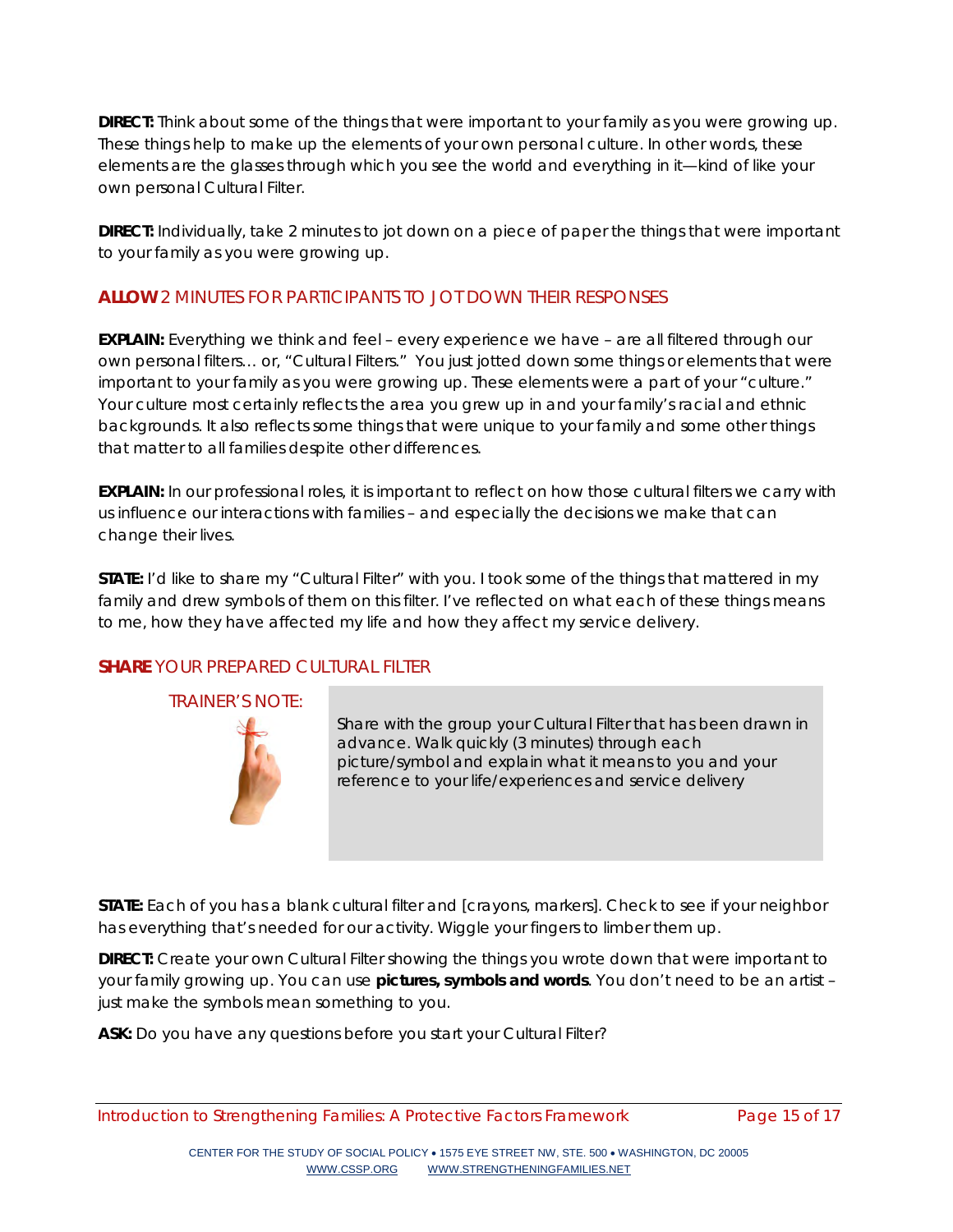## **ALLOW** A MINUTE FOR THE GROUP TO IDENTIFY ANY QUESTIONS and **RESPOND** TO ALL **OUESTIONS**

**DIRECT:** For the next 10 minutes, work individually to design your own filter. Feel free to talk with others at your table about what you're working on. I'll let you know when you have 5 full minutes left. I will be walking around the room as you work to answer any questions that come up as you go.

## **ALLOW** PARTICIPANTS 10 MINUTES TO CREATE THEIR CULTURAL FILTERS.

#### TRAINER'S NOTE:



While participants are working, walk around and listen to the conversations. Pay particular attention to similarities, differences, elements and behaviors that may support and/or hinder the successful execution of Strengthening Families and the Protective Factors.

Don't forget to remind the participants when there are 5 minutes, 2 minutes and 1 minute remaining to complete their Cultural Filters.

**STATE:** Thank you all for completing your Cultural Filters!

**DIRECT:** Take 15 minutes to share your filters with each other in groups of 3-4 people. Please describe the elements that you included in your filter and at least one insight you've had into how your Cultural Filter affects you in your work with children, youth and families. I'll let you know when there are 7 minutes to go. And will continue to let you know how much time is remaining until your time is up.

## **ALLOW** 15 minutes for each member to share their Cultural Filters with their small group



TRAINER'S NOTE: Walk around and listen in to each group as they share their Cultural Filters. Again, pay particular attention to similarities, differences, elements and behaviors that may support and/or hinder the successful execution of Strengthening Families and the Protective Factors.

> Don't forget to remind participants when there are 7 minutes remaining to share everyone's Cultural Filters. You should also remind them at the 2 minute and 1 minute marks.

# **TRANSITION** TO DEBRIEF

**STATE:** Thank each other in your group for sharing your Cultural Filters.

**SOLICIT:** Ask three people to share their own Cultural Filters with the larger group.

Introduction to Strengthening Families: A Protective Factors Framework Page 16 of 17

CENTER FOR THE STUDY OF SOCIAL POLICY • 1575 EYE STREET NW, STE. 500 • WASHINGTON, DC 20005 [WWW.CSSP.ORG](http://www.cssp.org/) [WWW.STRENGTHENINGFAMILIES.NET](http://www.strengtheningfamilies.net/)